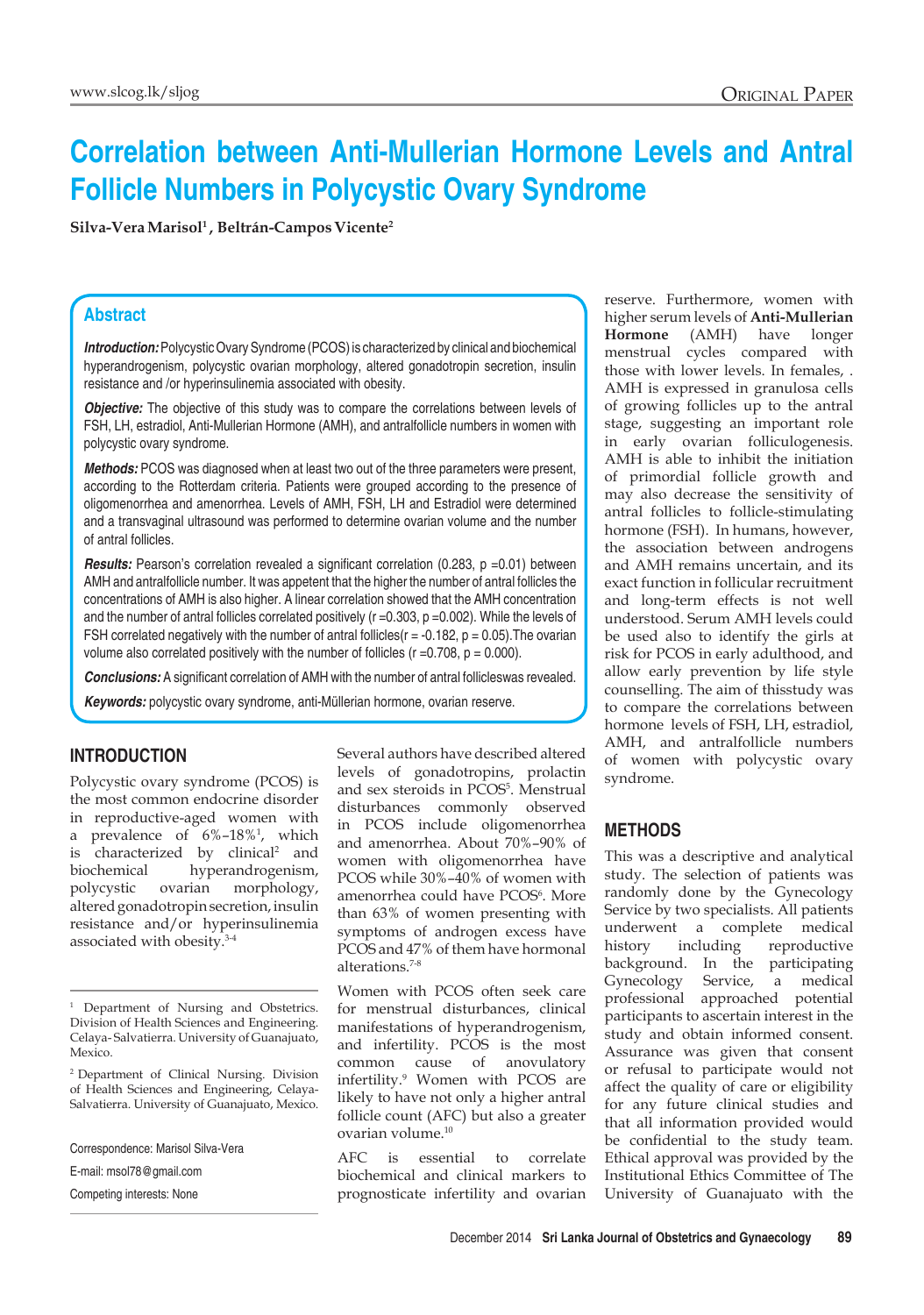#### approval / ID CIDCSIC-1191304.

A total of 50 women were included, between 25-30 years of age, who were diagnosed with PCO according to the Rotterdam criteria.<sup>11</sup> The PCOS was defined with at least two out of the three criteriawere present. The diagnosis was carried out by two experienced Gynecologists. The patients were separated in to two different groups; patients with oligomenorrhea were placed in group 1, while group 2 was set up by the patients with amenorrhea. In this study, amenorrhea is described as absence of at least 3 to 6 consecutive menstrual cycles or four or fewer menstrual period per year and oligomenorrhea is described as menstrual cycles fewer than 8 cycles per year, or the duration of the cycle exceeds 35 days.

The determinations of LH, FSH and estrogen levels were taken in the 1-3 daysof the menstrual cycle in patients with oligomenorrhea. The determinations levels of LH, FSH and estrogen were taken any day of the menstrual cycle in patients with amenorrhea.The determinations of levels of AMH were taken any day of the menstrual cycle in all women, during the second study visit. Patients who had a history of previous ovarian surgery and those who had been taking oral contraceptives were excluded from the present study.

#### **Determination of hormone levels**

Afterat least 12 hours of fasting 10ml of peripheral venous blood, on any dayof the menstrual cycle, was drawn for determining levels of AMH by an ultra sensitive ELISA(AMHGenII, Beckman CoulterInc.,Webster,TX, USA) with a sensitivity of 0.08ng/mL. To determine levels of LH, FSH and estrogen, 10 ml of peripheral venous blood were taken in the 1-3 days of the menstrual cycle of each patient and analyzed by means of radio immunoassay.

# **Transvaginal ultrasonography (USG)**

Each patient had a USG performed by the same observer, a reproductive biologist with a 5 MHz transvaginal probe by Medison Sono Ace 6000C (Medison, Seoul, Korea). The measurements were performed in real time using the highest possible magnification to observe the ovaries. Transvaginal ultrasound was performed in all participants in the early follicular phase between day 2 and day 3 of the menstrual cycle.

Axes measured were length, thickness and width to calculate ovarian volume (OV).12 Ultrasonographic image was considered characteristic of PCOS in the presence of 12 or more follicles 2-9 mm in diameter located in the periphery of the ovaries by scanning each ovary from the inner to the outer margins in a longitudinal cross section, according to the Rotterdam criteria. The total ovarian volume (OV) was defined as the sum of the right and the left ovarian volumes, and the total antral follicle number was defined as the sum of the right and the left antral follicle count (AFC).

#### **Statistical analysis**

We used the statistical package SPSS version 21.0 for the statistical analysis. Descriptive statistics were used to represent the demographic characteristics of women. We performed Pearson's correlation between the number of antral follicles number and AMH levels, and a linear correlation between LH, FSH, estradiol, AMH, OV and antral follicle number.. In all cases the p value accepted as significant was <0.05.

# **Results**

The demographic and clinical characteristics of oligomenorrhea and amenorrhea patients with PCOS are given in Table 1. No significant differences in age, body mass index and education. The patients showed differences only in the presence of menstruation as expected.

When the women in the current study were classified according to their menstrual cycle into oligomenorrhea and amenorrhea (Table 2) it was found that FSH andLH concentrations were significantly higher in amenorrhea patients  $(p=0.024$  and  $p=0.028$ , respectively).

Analysis of Pearson's revealed a significant correlation (0.283,  $p = 0.01$ ) between AMH and the number of antral follicles, which showed that the higher the number of antral follicles more the concentrations of AMH.

AMH correlated positively with the number of antral follicles  $(r = 0.303)$ , p = 0.002). FSH negatively correlated

| Table 1: Demographic and Clinical Characteristic of the Patients |                            |                        |       |  |  |
|------------------------------------------------------------------|----------------------------|------------------------|-------|--|--|
| Variable                                                         | Oligomenorrhea<br>$n = 25$ | Amenorrhea<br>$n = 25$ | р     |  |  |
| Age(years)                                                       | $24.2 + 5.2$               | $25.7 \pm 5.0$         | 0.190 |  |  |
| BMl(kg/m2)                                                       | $26.4 \pm 2.62$            | $19.8 + 1.70$          | 0.180 |  |  |
| Schooling (years)                                                | $11 + 3.5$                 | 10±3.0                 | 0.440 |  |  |
| Data are expressedge mean+standard deviation $*_{R}>0$ 05        |                            |                        |       |  |  |

Data are expressedas mean±standard deviation.\*p<0.05.

| Table2: Endocrine parameters among investigated groups |                            |                        |           |  |  |
|--------------------------------------------------------|----------------------------|------------------------|-----------|--|--|
| Hormone                                                | Oligomenorrhea<br>$n = 25$ | Amenorrhea<br>$n = 25$ | р         |  |  |
| FSH U/L                                                | $9.1 \pm 4.5$              | $11.8 \pm 4.1$         | 0.024     |  |  |
| LH U/L                                                 | $17.3 \pm 12.6$            | $29.4 + 22.4$          | 0.028     |  |  |
| Estradiol ng/ml                                        | $92 + 22$                  | $85 + 11$              | <b>NS</b> |  |  |
| AMH ng/ml                                              | $8.8 \pm 2.6$              | $8.5 \pm 2.2$          | NS.       |  |  |
| Data are expressedas mean±standard deviation.*p<0.05.  |                            |                        |           |  |  |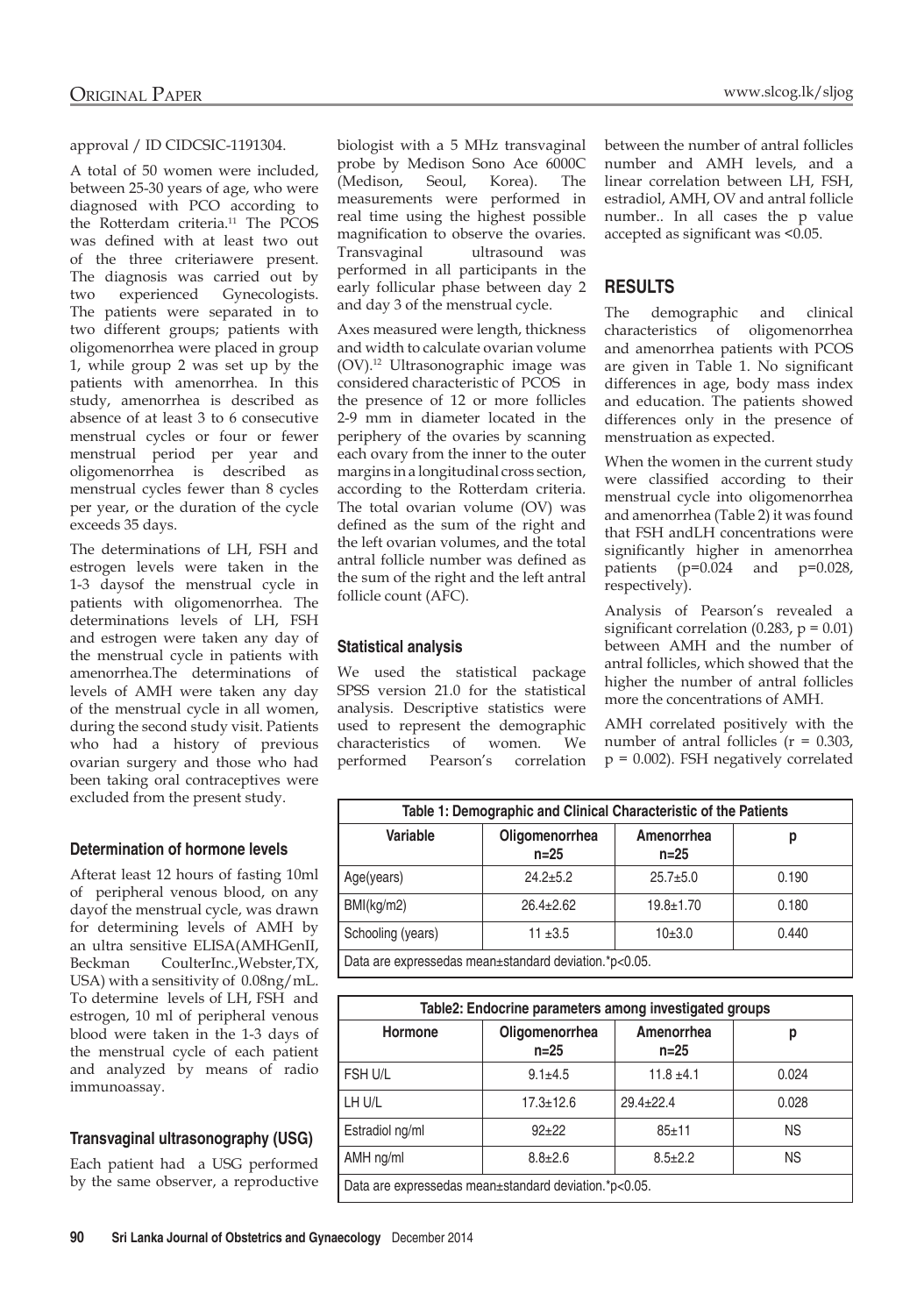| Table 3: Ultrasonographic volumen parameters |                            |                        |       |  |  |
|----------------------------------------------|----------------------------|------------------------|-------|--|--|
| Variable                                     | Oligomenorrhea<br>$n = 25$ | Amenorrhea<br>$n = 25$ | р     |  |  |
| Number of antralfollicles                    | $32(25 - 46)$              | $36(28 - 57)$          | 0.001 |  |  |
| OvarianVolume                                | $5.0(2.3 - 9.2)$           | $6.7(3.9-12.4)$        | 0.001 |  |  |
| Data are expressedas median(range)*p<0.05    |                            |                        |       |  |  |

with the number of antral follicles in both groups ( $r = -0.182$ ,  $p = 0.05$ ).

The serum AMH level was not significantly related to the ovarian volume on ultrasonography.

Ovarian volume positively correlated with the number of follicles  $(r = 0.708,$  $p = 0.000$  (Table 3).

## **Discussion**

In this study, we evaluated the relationship between levelsof FSH, LH, estradiol, AMH, and antral follicle numbers and ovarian volume in women with polycystic ovary syndrome. The results showed a significant correlation between serum AMH level and the number of antral follicles, which showed that the higher the number of antral follicles more the concentrations of AMH.

Some authors have reported that the highly significant relationship between the serum AMH level and AFC.13-14 AMH is regarded as the most useful marker of the status of ovarian reserve.15

Swellam et al. Other authors suggest that, serum AMH levels might be introduced as a marker to be utilized clinically in the differential diagnosis of hyperandrogenemic patient<sup>16</sup>. Our data confirm these findings, which showed that higher the number of antral follicles the more the concentration of AMH.16

Patients who were diagnosed with PCOS- Amenorrhea showed elevated levels of FSH and AMH, ovarian volume and number of antral follicles. In addition it has been reported that AMH levels between hyperandrogenic and non-hyperandrogenic PCOS patients are different.17 In the current study elevated FSH levels were reported in oligomenorrhea patient with PCOS.

Increased LH and normal to low FSH such as young PCOS women with hyperandrogenemia, serum AMH levels are increased,<sup>18</sup> this was seen in our study.

In contrast, we found not significant correlation between the serum AMH level and the ovarian volume, and this result is in disagreement with that of a previous study showing that the AMH levels positively correlate with the ovarian volume.<sup>19</sup> One possible explanation is that the ovarian stromal volume is not significantly affected by the serum AMH level.

Hormone levels of FSH showed significant differences in the two groups. Stimulatory effect of FSH on AMH secretion in oligo/anovulatory PCOS women is known. Catteau-Jonard and Dewailly, suggest that the defective selection of a dominant follicle in anovulatory patients, results in a local inhibition of FSH action.20

Current tests to determine the ovarian response, which include AMH are designed to predict how a woman can respond to controlled ovarian stimulation, so it is considered that assessing functional ovarian reserve through AMH is not enough.FSH levels increase with age, hindering the estimation of ovarian reserve and decrease possible fertility. The number of antral follicles, an indirect measure of ovarian reserve, seen through a transvaginal ultrasound is now reliable and allows us to have a more accurate estimation even when it comes to starting a treatment protocol for infertility. Antral follicle count with transvaginal sonography is a noninvasive and easy to perform method that provides predictive information about ovarian responsiveness before stimulation.21 Further research is needed to determine the relationship of AMH and PCOS. AMH may be a useful initial diagnostic test for PCOS

subject to validation in prospective population.22 The study was restricted to women who sought treatment for infertility. Moreover, we believe that AMH can be used as a marker in conjunction with ultrasound values to assess ovarian reserve in the future.

# **Acknowledgements**

This work was supported by the University of Guanajuato.

# **Author contributions**

Silva-Vera M conceived and designed the study, performed the experiments and data analysis, and drafted the manuscript. Beltran-Campos V carried out the hormonal analysis. All authors have read and approved the final manuscript.

# **References**

- 1. Moran C, Tena G, Moran S, Ruiz P, Reyna R, Duque X. Prevalence of polycystic ovary syndrome and related disorders in women. GynecolObstet Invest 2010; 69:274-280.
- 2. Swellam M, Khaial A, Mosa T, El-Baz H, Said M. Anti-mullerian and androgens hormones in women with polycystic ovary syndrome undergoing IVF/ICSI. Iran J Reprod Med.2013;11(11):883-90.
- 3. Usadi RS, Legro RS. Reproductive impact of polycystic ovary syndrome. CurrOpinEndocrinol Diabetes Obes. 2012 Dec;19(6):505-11. doi: 10.1097/ MED.0b013e328359ff92.
- 4. Burt Solorzano CM, Beller JP, Abshire MY, Collins JS, McCartney CR, Marshall JC. Neuroendocrine dysfunction in polycystic ovary syndrome. Steroids. 2012 Mar 10;77(4):332-7. doi: 10.1016/j. steroids.2011.12.007.
- 5. Dewailly D, Gronier H, Poncelet E, Robin G, Leroy M, Pigny P, Duhamel A, Catteau-Jonard S. Diagnosis of polycystic ovary syndrome (PCOS): revisiting the threshold values of follicle count on ultrasound and of the serum AMH level for the definition of polycystic ovaries.HumReprod. 2011;26(11):3123- 9. doi: 10.1093/humrep/der297.
- 6. Fauser B, Tarlatzis B, Rebar R, et al.